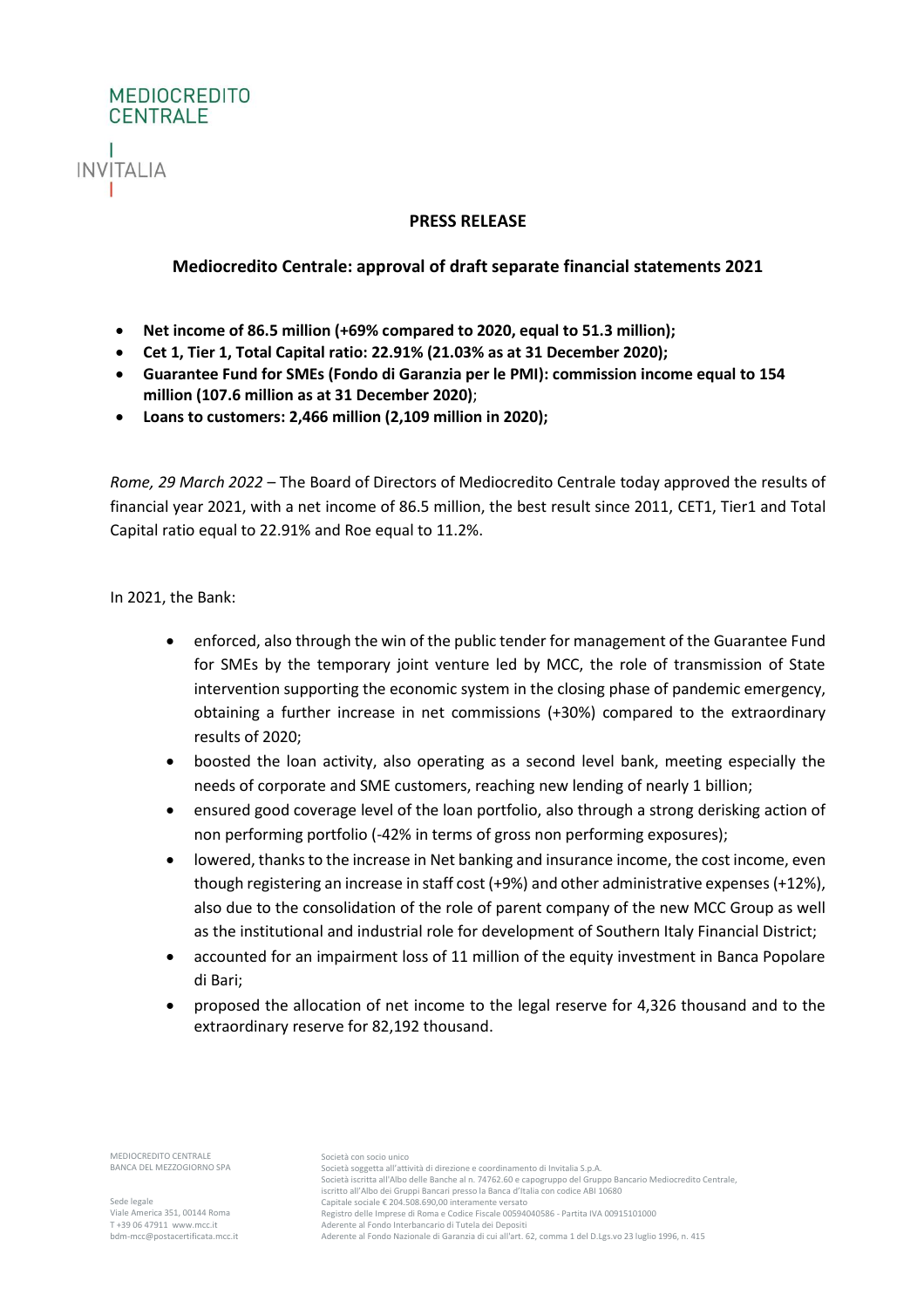

The financial and economic position as of 31 December 2021 shows:

## *Balance sheet data*

**Financial assets measured at amortised cost, of which due from customers equal to 2,466 million**  (2,109 million as of 31 December 2020);

F**inancial assets measured at fair value through other comprehensive income equal to 925 million** (950 million as of 31 December 2020);

**Financial liabilities measured at amortised cost equal to 3,275 million** (2,864 million as of 31 December 2020);

**Shareholders' equity<sup>1</sup> equal to 861 million** (780 million as of 31 December 2020);

**Cet 1, Tier 1, Total Capital ratio equal to 22.91%** (21.03% as of 31 December 2020).

## *Economic and performance data*

**Net interest income equal to 30.3 million** (24.6 million as of 31 December 2020);

**Net fees and commissions equal to 158.1 million** (121.3 million as of 31 December 2020);

**Net banking and insurance income equal to 190.9 million** (154.7 million as of 31 December 2020);

**Operating expenses equal to 51.7 million** (64.3 million as of 31 December 2020);

**Cost/income equal to 27.6%** (31.5% million as of 31 December 2020).

\*\*\*\*\*\*\*

<sup>&</sup>lt;sup>1</sup> Including 2021 net income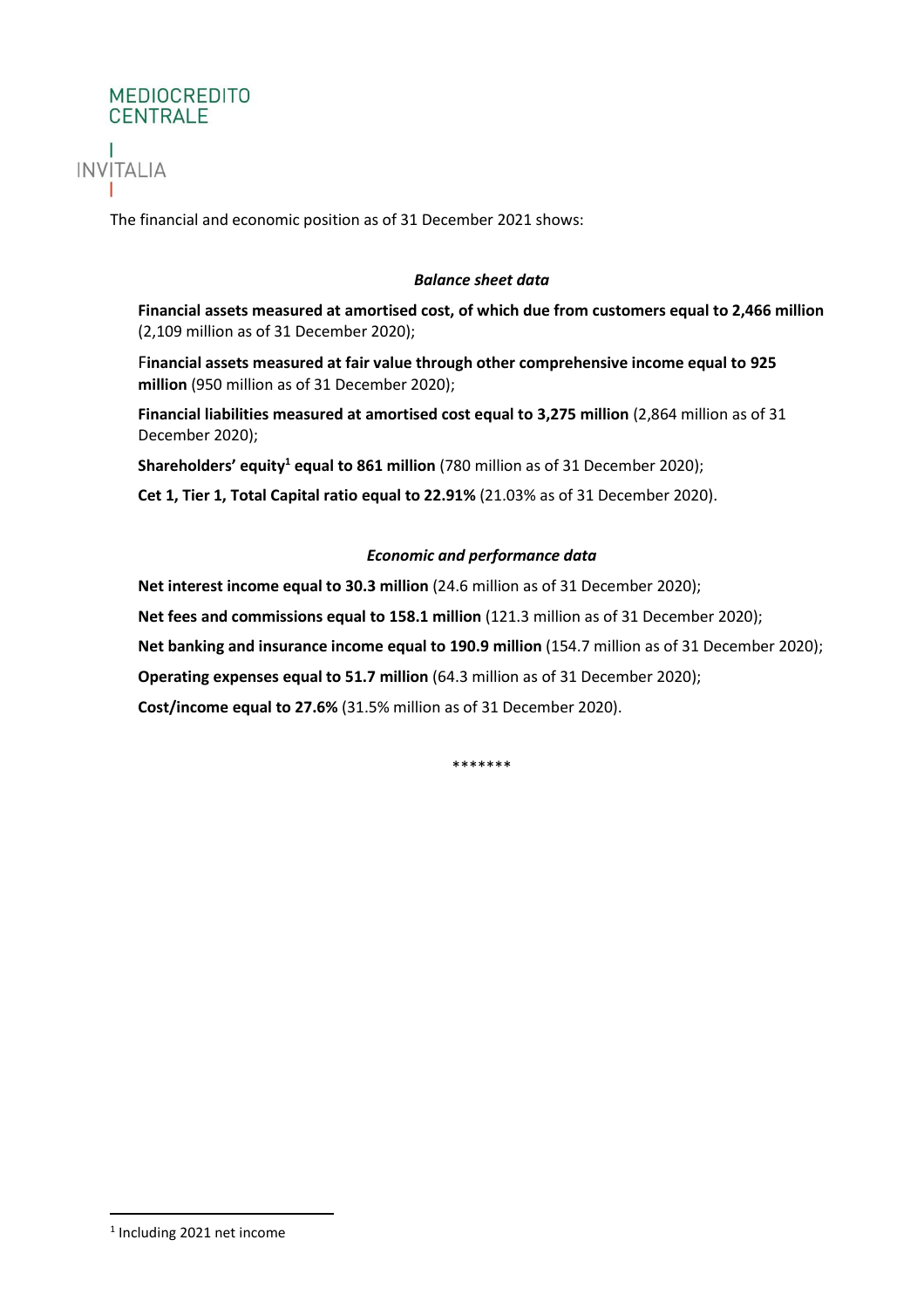

## *Representation of Manager responsible for preparing the company's financial reports*

The undersigned Elena De Gennaro, in her capacity as Manager responsible for preparing the company's financial reports of Mediocredito Centrale S.p.A.

### ATTESTS

in compliance with the provisions of article 154-bis, paragraphs 2, of Italian Legislative Decree no. 58 of 24 February 1998, that the financial information included in this press release corresponds with the entries in the accounting ledgers and documents.

Manager responsible for preparing the company's financial reports 

Rome, 29 March 2022

Fot further information: Chief Financial Officer Elena De Gennaro Tel: 06 4791 2100 Email: [elena.degennaro@mcc.it](mailto:elena.degennaro@mcc.it)

Mediocredito Centrale - Banca del Mezzogiorno S.p.A., Viale America n. 351 (00144 Roma) [www.mcc.it](http://www.mcc.it/)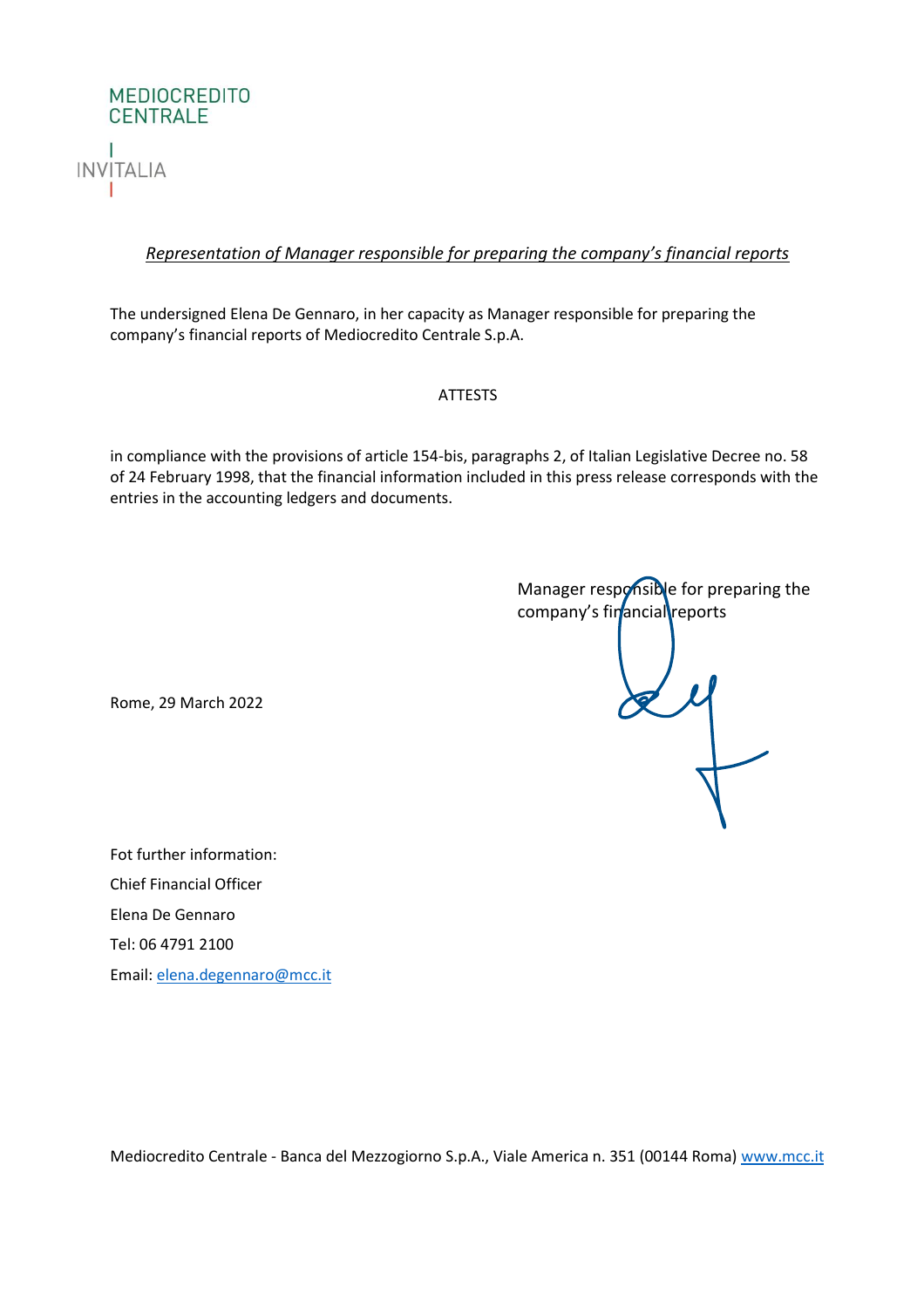

The balance sheet and the income statement are hereby attached. Please consider that the external independent audit is still in progress

## **BALANCE SHEET**

|      | <b>Assets</b>                                                                 | 31/12/2021    | 31/12/2020    |
|------|-------------------------------------------------------------------------------|---------------|---------------|
| 10.  | Cash and cash equivalents                                                     | 342,225,274   | 53,493,603    |
| 20.  | Financial assets measured at fair value through profit and loss               | 25            | 191           |
|      | a) financial assets held for trading;                                         |               |               |
|      | b) financial liabilities measured at fair value;                              |               |               |
|      | c) other financial assets obligatorily measured at fair value                 | 25            | 191           |
| 30.  | Financial assets measured at fair value through other<br>comprehensive income | 924,817,840   | 949,742,976   |
| 40.  | Financial assets measured at amortised cost                                   | 2,490,812,204 | 2,138,689,339 |
|      | a) due from banks                                                             | 25,290,098    | 30,042,744    |
|      | b) due from customers                                                         | 2,465,522,106 | 2,108,646,595 |
| 50.  | Hedging derivatives                                                           | 72,271,880    | 90,202,451    |
| 60.  | Value adjustment of financial assets with macro-hedging $(+/-)$               |               |               |
| 70.  | <b>Equity investments</b>                                                     | 419,600,001   | 430,600,001   |
| 80.  | Property, plant and equipment                                                 | 15,829,879    | 17,066,465    |
| 90.  | Intangible assets                                                             | 2,209,447     | 1,989,512     |
|      | of which:                                                                     |               |               |
|      | - goodwill                                                                    |               |               |
| 100. | Tax assets                                                                    | 28,863,321    | 21,198,296    |
|      | a) current                                                                    |               |               |
|      | b) deferred                                                                   | 28,863,321    | 21,198,296    |
| 110. | Non current assets and group of assets held for sale                          |               |               |
| 120. | Other assets                                                                  | 28,412,221    | 5,781,948     |
|      | <b>Total assets</b>                                                           | 4,325,042,092 | 3,708,764,782 |
|      |                                                                               |               |               |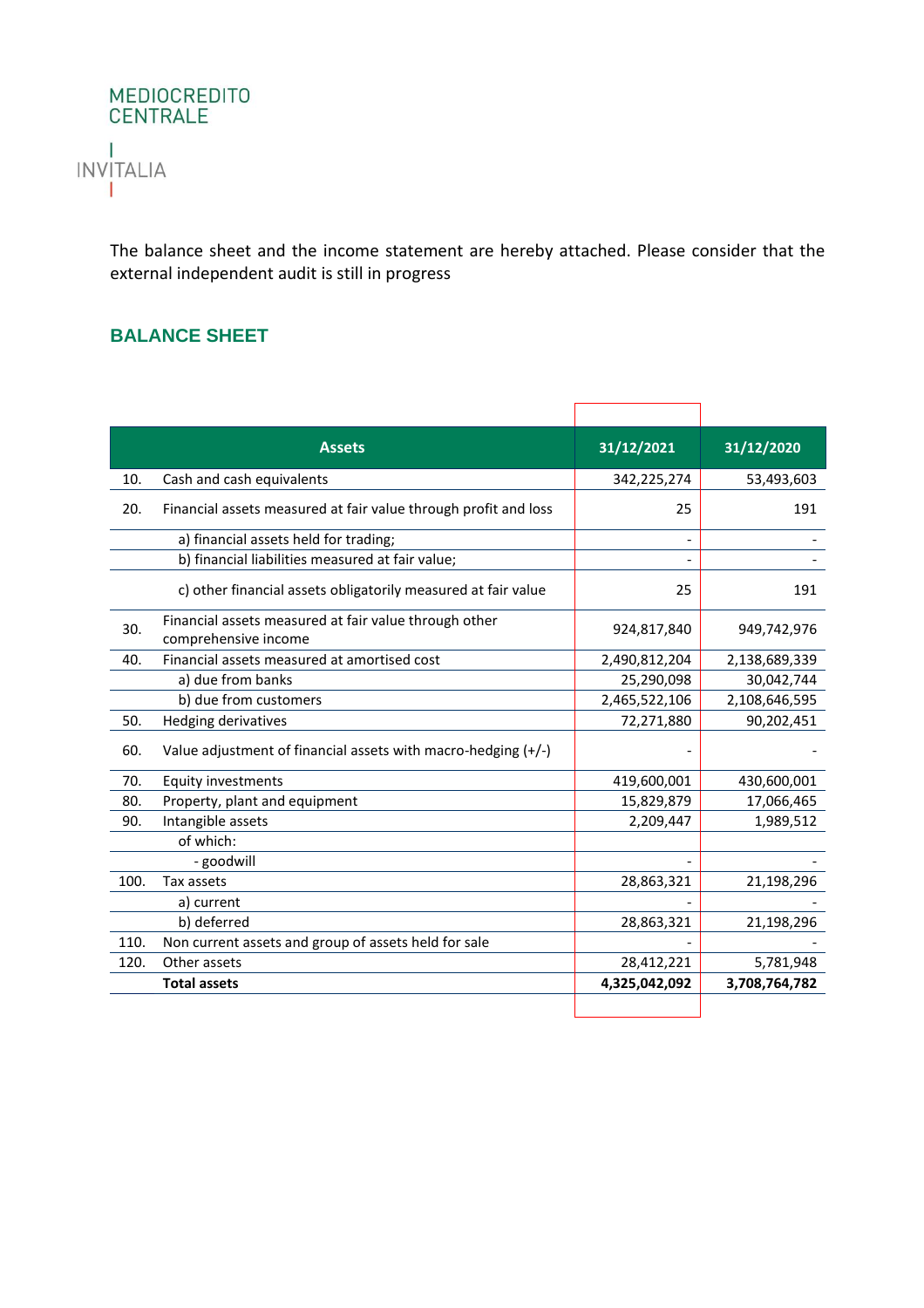## MEDIOCREDITO<br>CENTRALE Т INVITALIA 1

#### **continued: BALANCE SHEET**

|      | Liabilities and shareholders' equity                                     | 31/12/2021    | 31/12/2020    |
|------|--------------------------------------------------------------------------|---------------|---------------|
| 10.  | Financial liabilities measured at amortised cost                         | 3,275,125,482 | 2,864,220,168 |
|      | a) due to banks                                                          | 920,883,743   | 673,614,946   |
|      | b) due to customers                                                      | 1,814,335,709 | 1,641,305,712 |
|      | c) securities issued                                                     | 539,906,030   | 549,299,510   |
| 20.  | Financial liabilities held for trading                                   |               |               |
| 30.  | Financial liabilities measured at fair value                             |               |               |
| 40.  | <b>Hedging derivatives</b>                                               | 1,264,967     |               |
| 50.  | Value adjustments of financial liabilities with macro-hedging<br>$(+/-)$ |               |               |
| 60.  | <b>Tax liabilities</b>                                                   | 1,505,774     | 4,864,903     |
|      | a) current                                                               | 1,463,518     | 4,020,328     |
|      | b) deferred                                                              | 42,256        | 844,575       |
| 70.  | Liabilities related ti assets held for sale                              |               |               |
| 80.  | Other liabilities                                                        | 165,267,743   | 33,916,715    |
| 90.  | Employee severance benefits                                              | 2,608,843     | 2,796,721     |
| 100. | Provisions for risks and charges:                                        | 18,143,299    | 23,265,992    |
|      | a) commitments and guarantees given                                      | 3,357,719     | 3,947,461     |
|      | b) pensions and similar obligations                                      | 3,091,447     | 3,344,989     |
|      | c) other provisions for risks and charges                                | 11,694,132    | 15,973,542    |
| 110. | <b>Valuation reserves</b>                                                | (5, 154, 147) | (62, 379)     |
| 140. | Reserves                                                                 | 575,253,972   | 523,909,338   |
| 160. | Share capital                                                            | 204,508,690   | 204,508,690   |
| 180. | Profit (Loss) for the year $(+/-)$                                       | 86,517,469    | 51,344,634    |
|      | Total liabilities and shareholders' equity                               | 4,325,042,092 | 3,708,764,782 |
|      |                                                                          |               |               |